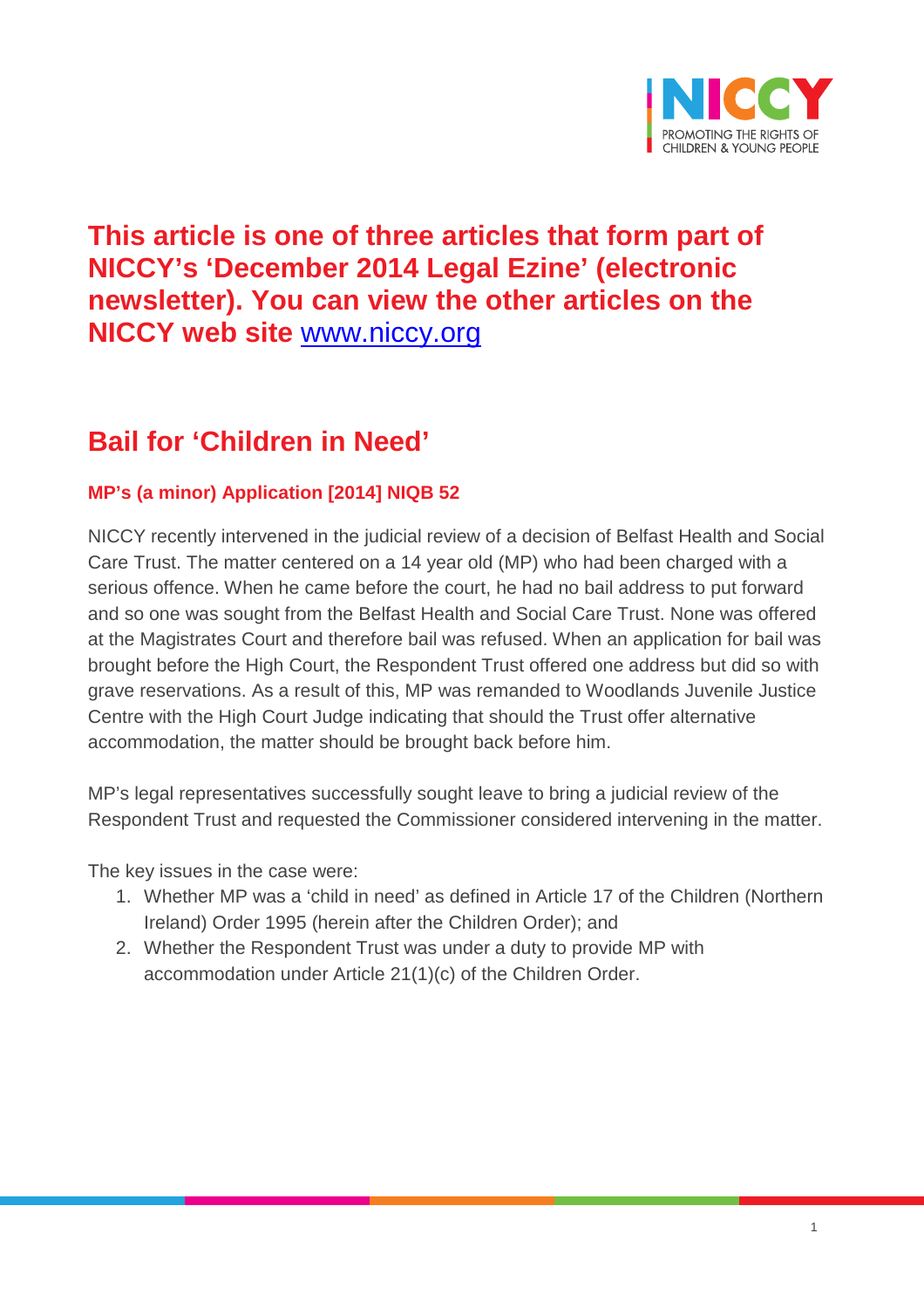

Article 17 of the Children Order states:

"For the purposes of this Part a child shall be taken to be in need if—

(a) he is unlikely to achieve or maintain, or to have the opportunity of achieving or maintaining, a reasonable standard of health or development without the provision for him of services by an authority under this Part;

(b) his health or development is likely to be significantly impaired, or further impaired, without the provision for him of such services; or

(c) he is disabled,

and "family", in relation to such a child, includes any person who has parental responsibility for the child and any other person with whom he has been living."

Article 21(1) of Children Order states:

"Every authority shall provide accommodation for any child in need within its area who appears to the authority to require accommodation as a result of-

(a) there being no person who has parental responsibility for him;

(b) his being lost or having been abandoned; or

(c) the person who has been caring for him being prevented (whether or not permanently, and for whatever reason) from providing him with suitable accommodation or care."

### **The Applicant's Case**

The Applicant's case was that MP constituted as a 'child in need' under Article 17 and as a result the Respondent was under a statutory duty to provide him with accommodation pursuant to Article 21(1)(c). By failing to do so, the Applicant argued the Trust had acted ultra vires, in contravention of a legitimate expectation and in a procedurally unfair manner. The Applicant further submitted that the impact of the Trust failing to provide accommodation had resulted in the denial of bail and MP's indefinite remand. The arguments raised on behalf of MP are set out in further detail at paragraphs [7] - [27] of the judgment.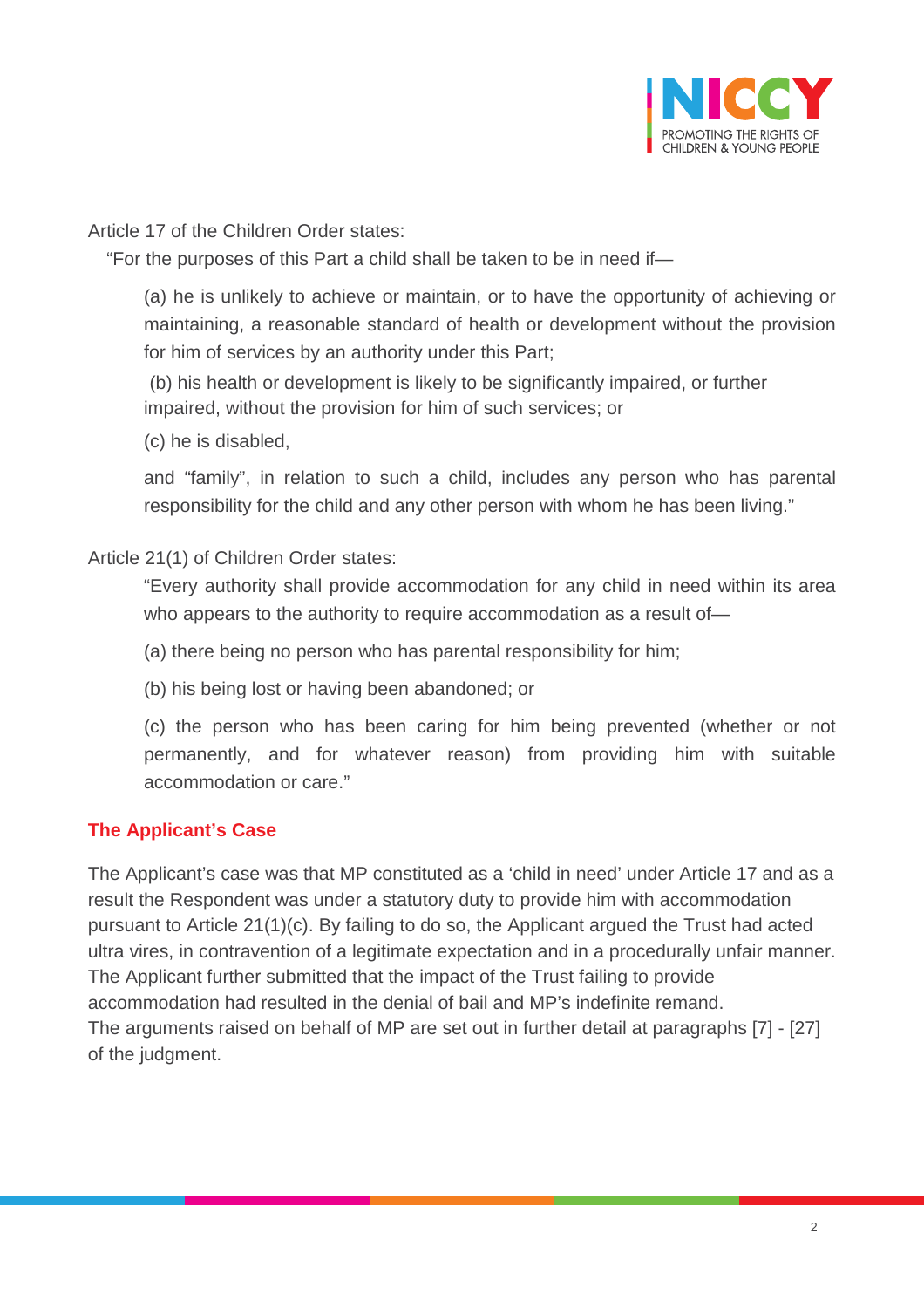

## **The Respondent's Arguments**

The arguments raised by the Respondent are set out at paragraphs [28] – [53] of the judgment. The key arguments are set out below:

- 1. The Respondent did not accept that the fact that MP was unable to return to his home and the lack of an alternative potential address satisfied the Article 17 test.
- 2. The Respondent did not accept that any duty to provide accommodation arose purely because of MP's arrest and restriction on returning home.
- 3. The Respondent argued that there were no concerns which would lead to the Article 17 test being satisfied.
- 4. The Respondent argued that as the child was engaging well in the Juvenile Justice Centre and that as there had been some positives from staying in the detention facility, this mitigated against the fulfillment of Article 17.
- 5. The Respondent argued that the Applicant was not a child in need at that time and that all of his health and development needs were met adequately and most appropriately in detention.
- 6. The Respondent submitted that the remand in custody to detention rendered the Applicant outside the definition of a 'child in need'.
- 7. The Respondent did not accept that it had a duty to the Applicant under Article 21(1)(c) at that time. In the event that the court deemed that such duty has existed, the Trust submits that it has appropriately discharged its duty as part of an ongoing process.

### **The Commissioner's Intervention**

The matter was considered by the Commissioner's Legal Funding Committee who felt that the case satisfied the legislative requirements for an intervention[1](#page-2-0) and the additional hurdles set out in the Commissioner Legal Funding Criteria.[2](#page-2-1) Leave to intervene was sought from the court and granted.

The Commissioner was concerned that the Trust's interpretation of the concept of a 'child in need' (i.e. that a child on remand is not a 'child in need' because of the engagement of the youth justice system and so there is no duty to accommodate) could have the effect of creating a presumption of protracted or indefinite detention for children who because of the circumstances of the alleged offending have no alternative source of care or accommodation.

<span id="page-2-0"></span><sup>1</sup> Under Article 14 The Commissioner for Children and Young People (Northern Ireland) Order 2003

<span id="page-2-1"></span><sup>&</sup>lt;sup>2</sup> A copy is available **here**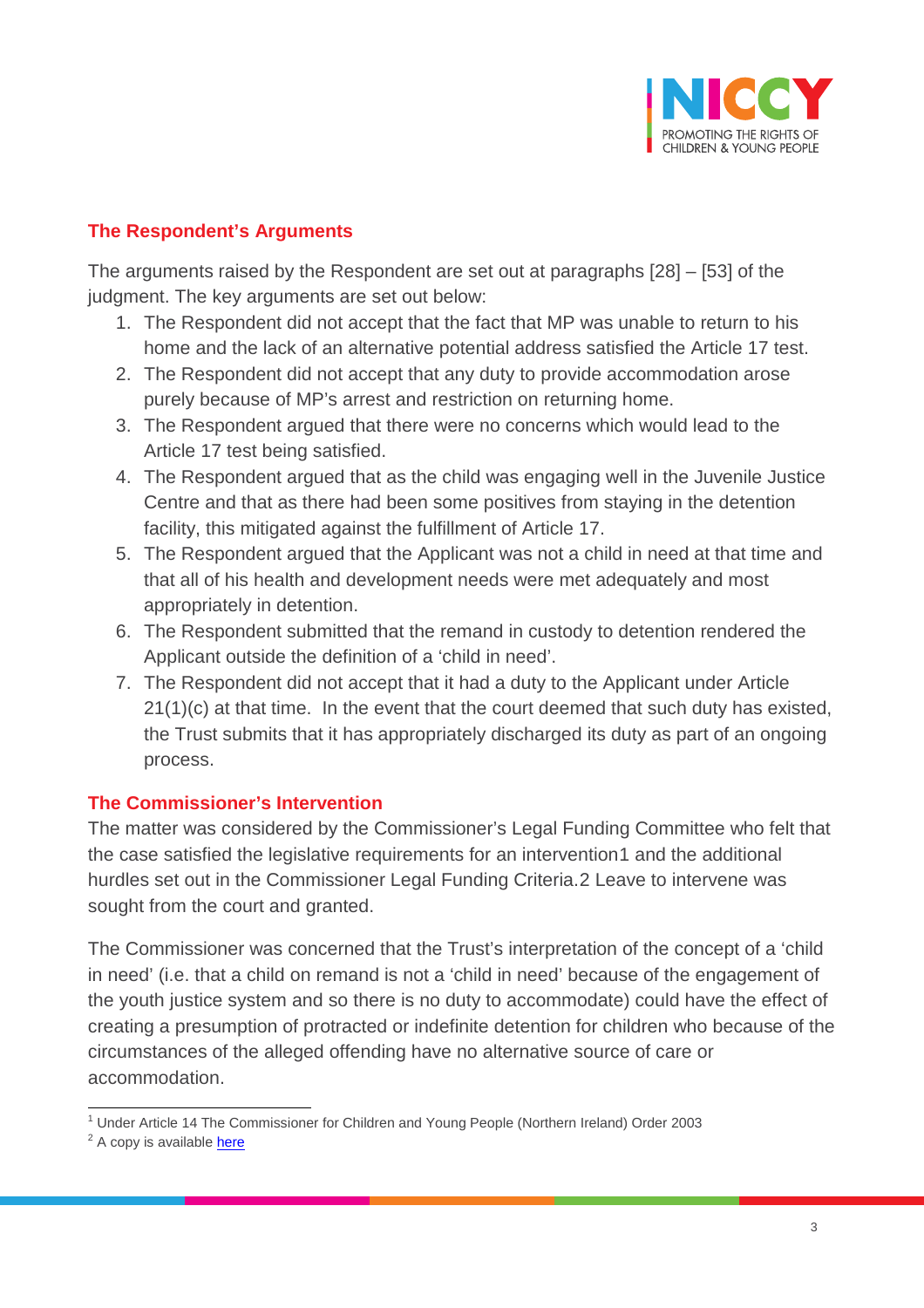

The Commissioner sought to assist the Court by referring to appropriate international legal principles for the purposes of assessing the legality, proportionality and fairness of the Respondent's decision. The Commissioner, through written and oral submissions, sought to highlight the need to interpret and apply Articles 17 and 21 of the Children Order in a manner compatible with the United Kingdom's international obligations in respect of children detained on remand in the youth justice system. The Commissioner submitted that the interpretation of the statutory obligations arising from Articles 17 and 21 could be properly informed by an analysis of the legal principles contained in the United Nations Convention on the Rights of the Child (UNCRC) and its subsidiary instruments. An analysis of these is set out below.

Article 37 of the UNCRC states that: "States Parties shall ensure that:

(b) No child shall be deprived of his or her liberty unlawfully or arbitrarily. The arrest, detention or imprisonment of a child shall be in conformity with the law and shall be used only as a measure of last resort and for the shortest appropriate period of time."

The United Nations Standard Minimum Rules for the Administration of Juvenile Justice (the "Beijing Rules") provide relevant guidance on the application of Article 37: "Rule 13: Detention pending trial

 13.1 Detention pending trial shall be used only as a measure of last resort and for the shortest possible period of time.

 13.2 Whenever possible, detention pending trial shall be replaced by alternative measures, such as close supervision, intensive care or placement with a family or in an educational setting or home.

….

*….*

Rule 19: Least possible use of institutionalization

 19.1 The placement of a juvenile in an institution shall always be a disposition of last resort and for the minimum necessary period."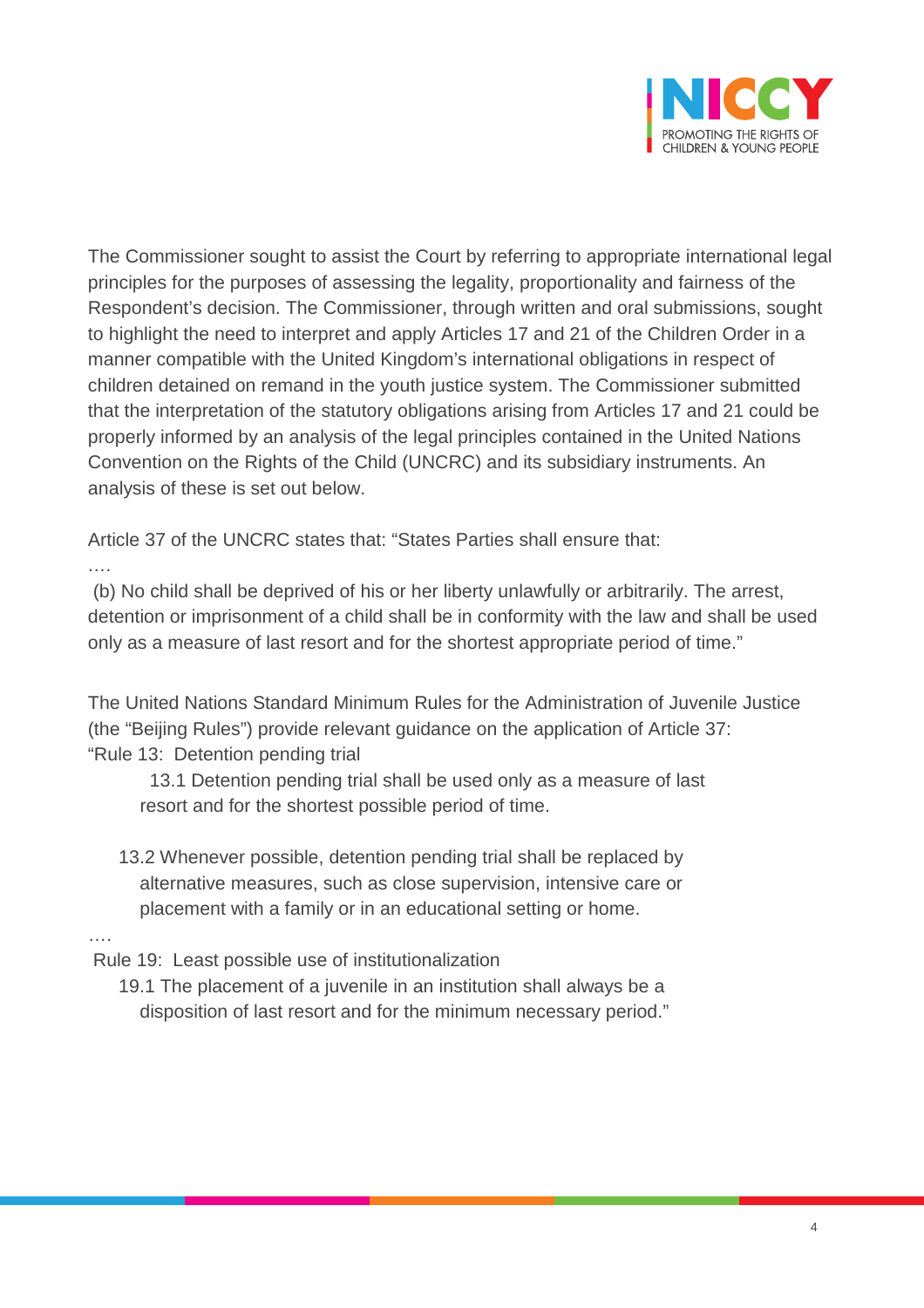

The UNCRC is further supplemented by the United Nations Rules for the Protection of Juveniles Deprived of their Liberty (the "Havana Rules"). These provide:

"Rule 1: The juvenile justice system should uphold the rights and safety and promote the physical and mental well-being of juveniles. Imprisonment should be used as a last resort.

Rule 2: Juveniles should only be deprived of their liberty in accordance with the principles and procedures set forth in these Rules and in the United Nations Standard Minimum Rules for the Administration of Juvenile Justice (The Beijing Rules). Deprivation of the liberty of a juvenile should be a disposition of last resort and for the minimum necessary period and should be limited to exceptional cases. The length of the sanction should be determined by the judicial authority, without precluding the possibility of his or her early release.

….

Rule 17: Juveniles who are detained under arrest or awaiting trial ("untried") are presumed innocent and shall be treated as such. Detention before trial shall be avoided to the extent possible and limited to exceptional circumstances. Therefore, all efforts shall be made to apply alternative measures…"

The United Nations Committee on the Rights of the Child has already addressed the issue of the pre-trial detention of children in General Comment No.10, making a number of relevant comments as set out below:

"[11] The use of deprivation of liberty has very negative consequences for the child's harmonious development and seriously hampers his/her reintegration in society. In this regard, article 37(b) explicitly provides that deprivation of liberty, including arrest, detention and imprisonment, should be used only as a measure of last resort and for the shortest appropriate period of time, so that the child's right to development is fully respected and ensured.

….

[80] The Committee notes with concern that, in many countries, children languish in pretrial detention for months or even years, which constitutes a grave violation of article 37 (b) of CRC. An effective package of alternatives must be available (see chapter IV, section B, above), for the States parties to realize their obligation under article 37(b) of CRC to use deprivation of liberty only as a measure of last resort. The use of these alternatives must be carefully structured to reduce the use of pretrial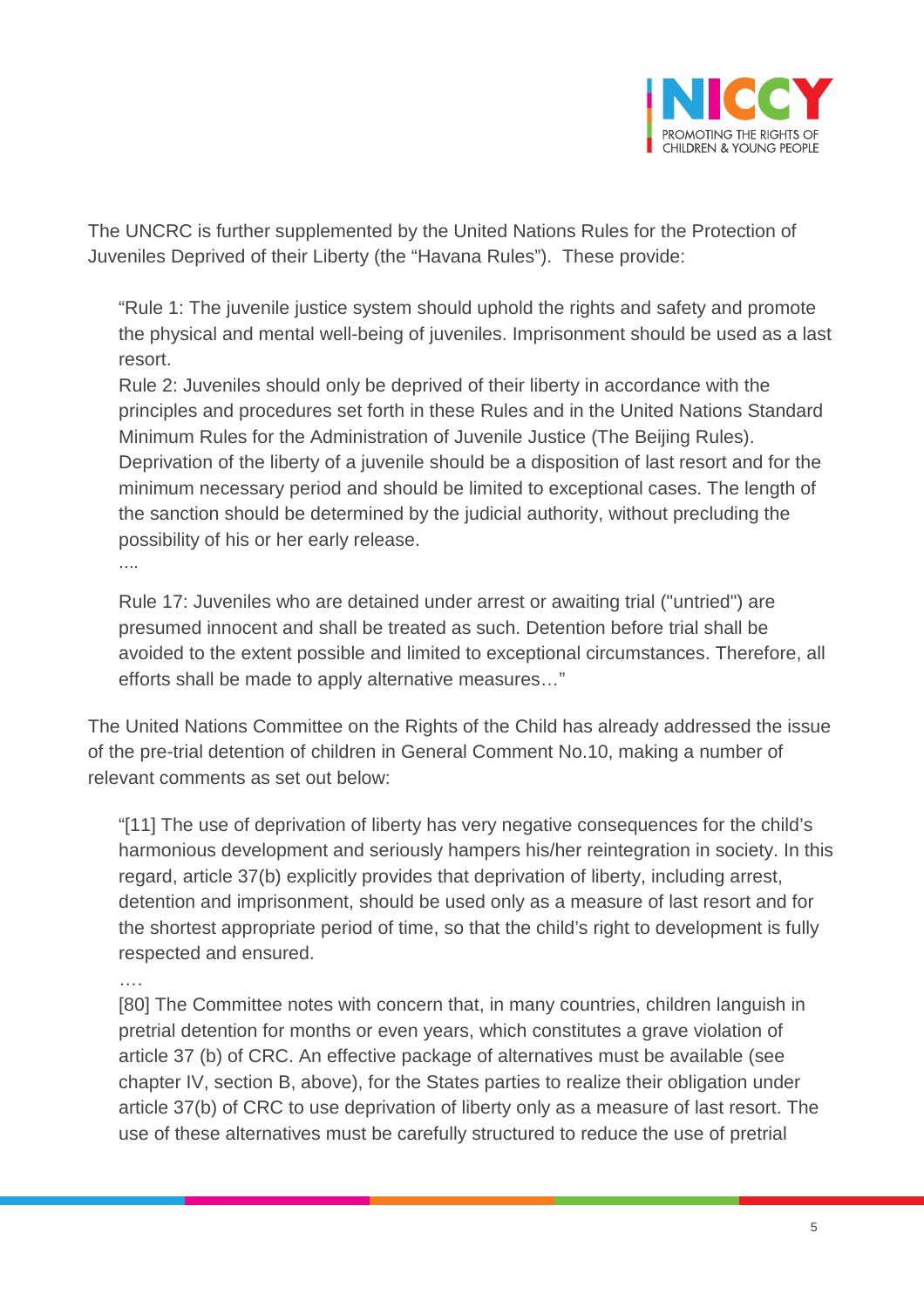

detention as well… In addition, the States parties should take adequate legislative and other measures to reduce the use of pretrial detention. Use of pretrial detention as a punishment violates the presumption of innocence…The duration of pretrial detention should be limited by law and be subject to regular review."

[81] The Committee recommends that the State parties ensure that a child can be released from pretrial detention as soon as possible, and if necessary under certain conditions…"

Turning to the UK and Northern Ireland specifically in it's Concluding Observations in 2008, the UN Committee drew attention to their concerns about our system and the detention of children and young people in Northern Ireland noting the number of children and young people who were subject to detention and the duration of the period of remand. [3](#page-5-0)

The Commissioner submitted that although the UNCRC remains unincorporated into our domestic legislation, there is now a 'well-established principle' that even where a binding international convention, such as the UNCRC, is not incorporated into domestic legislation, the courts will seek to interpret domestic legislation consistently with it.[4](#page-5-1) This 'wellestablished principle' is one that has been repeatedly applied by both the House of Lords and the Supreme Court with particular regard to the UNCRC.[5](#page-5-2)

Further, the European Court of Human Rights has repeatedly relied upon provisions of the UNCRC when determining and interpreting Convention rights.[6](#page-5-3) By relying upon the UNCRC to interpret and apply the European Convention of Human Rights, a secondary duty has now been acknowledged without our domestic legal system. UK courts therefore have a secondary duty to take the UNCRC and relevant international rights into account when considering Convention rights and ensuring compatibility with section 6 of the Human Rights Act.[7](#page-5-4)

<span id="page-5-0"></span><sup>3</sup> Paragraphs 77 and 78

<span id="page-5-1"></span><sup>4</sup> Lord Bingham, A v. Secretary for State for the Home Department [2005] UKHL 71 [27], [2006] 2 AC 221, 225

<span id="page-5-2"></span><sup>5</sup> Lord Steyn, R v. G [2003] UKHL 50 [53], [2004] 1 AC 1034 *"Ignoring the special position of children in the criminal justice system is not acceptable in a modern civil society. In 1990 the United Kingdom ratified the Convention on the Rights of the Child…the House cannot ignore the norm created by the Convention…"*

<span id="page-5-3"></span><sup>&</sup>lt;sup>6</sup> See T v United Kingdom (1999) 7 BHRC 659. Pini v Bertani; Manera and Atripaldi v Romania (Application Nos 78028/01 and 78030/01) [2005] 2 FLR 596 [139]. Mubilanzila Mayeka and Kaniki Mitunga v Belgium (Application No 13178/03) [2007] 1 FLR 1726 [83].

<span id="page-5-4"></span> $7$  Baroness Hale, R v Durham Constabulary [2005] UKHL : "The Beijing Rules are not binding on member states, but the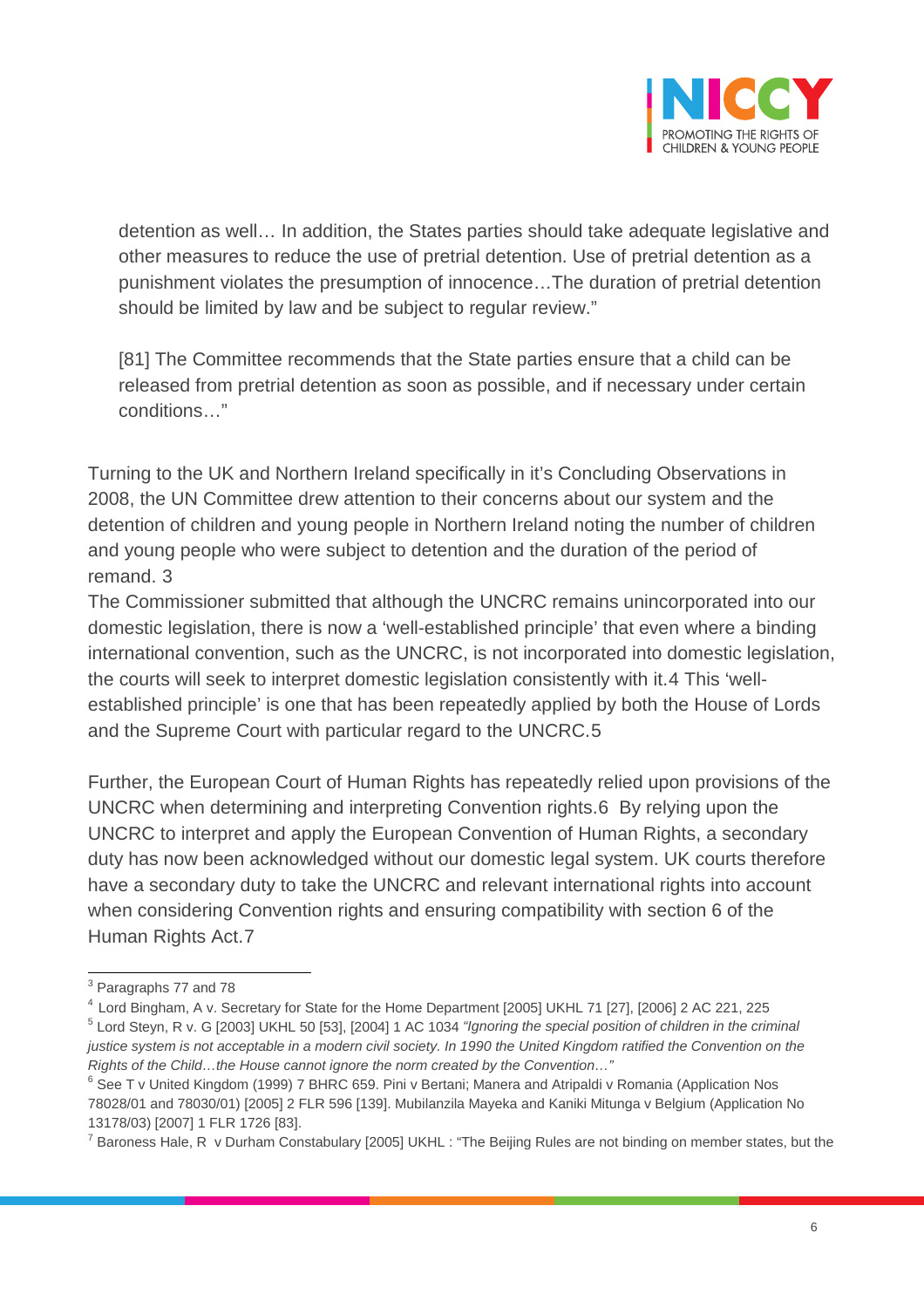

The Commissioner also highlighted to the Court that the European Court of Human Rights has also expressly utilized the Beijing Rules in their interpretation of Convention Rights.[8](#page-6-0) Domestic courts have also considered the General Comments of the Committee to have persuasive weight[9](#page-6-1) and have also relied upon the Committee's Concluding Observations.[10](#page-6-2)

The application of the UNCRC has been expressly held to apply to the exercise of administrative decisions.[11](#page-6-3) The Commissioner submitted to the Court that administrative decisions, such as that of the Respondent Trust, ought to be taken in a manner that is, in so far as possible, consistent with the UNCRC. A public authority should give consideration to any relevant Rules, General Comments and Concluding Observations when a public authority, such as the Trust, is carrying out functions and exercising discretionary powers. Such an approach is necessary to ensure public authorities act compatibly with Convention Rights.

The Commissioner was concerned that should the Trust uniformly adopt their interpretation of Article 17; a practice would arise whereby children detained on remand are presumptively considered not to be 'children in need'. Such an interpretation would be at odds with the fundamental principles of detention as a measure of last resort as it could have the effect, as was the case with MP, where a child with no alternative source of accommodation is remanded into custody for unduly protracted periods. The Commissioner submitted that such an interpretation of a 'child in need' also fails to take into account the repeated advice of the UINCRC and the UN Committee on the Rights of the Child that detention is exceptionally detrimental to the development of the child.[12](#page-6-4)

<span id="page-6-0"></span> $8$  T v. UK (Application No 24724/94) (1999) [71-75] and [96].

<span id="page-6-3"></span><sup>11</sup> D v Home Office [2005] EWCA Civ 38, [2006] 1 All ER 183 [11]

<span id="page-6-4"></span> $12$  See General Comment No. 10, para 11 "The use of deprivation of liberty has very negative consequences for the

 $\overline{a}$ same principle is reflected in the United Nations Convention on the Rights of the Child …which has been ratified by all but two of the member states of the United Nations. This is not only binding in international law; it is reflected in the interpretation and application by the European Court of Human Rights…of the rights guaranteed by the European Convention for the Protection of Human Rights and Fundamental Freedoms…to that extent at least, therefore, is must be taken into account in the interpretation and application of those rights in our national law."

<span id="page-6-1"></span><sup>9</sup> Lord Buxton R (on the application of C) v Secretary of State for Justice [2008] EWCA Civ 882 [61] '…the Secretary of State appeared to suggest to the JCHR that he was bound only by the Convention, and not by the views of the UN Committee. The JCHR, at para 30, stated that it was very disappointed by the Secretary of State's apparent lack of respect for the views of the UN Committee. So am I….

<span id="page-6-2"></span><sup>&</sup>lt;sup>10</sup> Baroness Hale in R (Williamson) v Secretary of State for Education [2005] UKHL 15, [2005] 2 AC 246 [84-86] She described the General Comment as 'the authoritative international view of what the UN Convention requires.'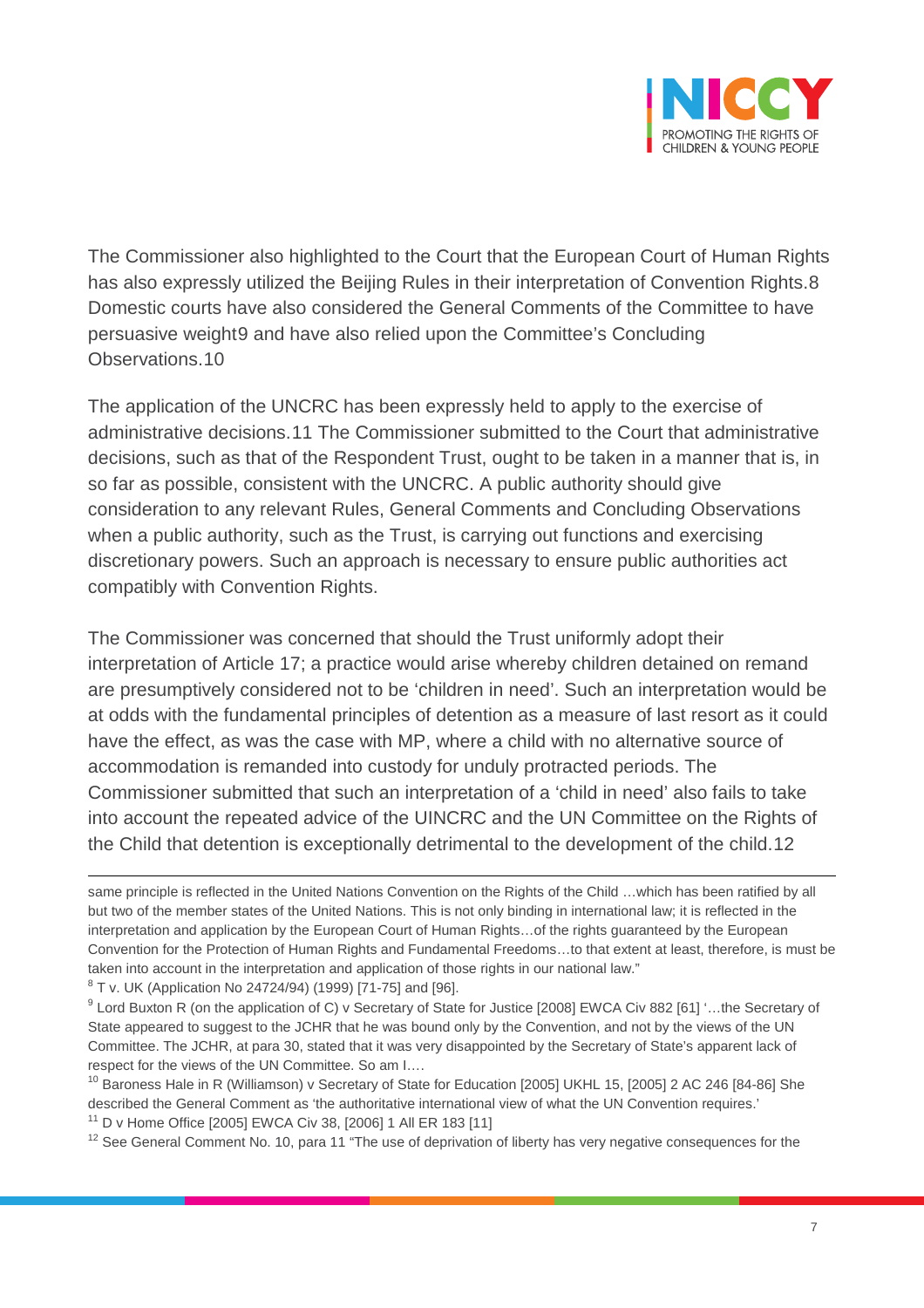

With respect to the timeframe within which the duty to provide services under Article 21 should be discharged, the Commissioner submitted that any timeframe must be a reasonable one and should be expressly informed by the UNCRC principles that detention should be a measure of last resort and for the shortest period possible.

#### **Outcome**

In considering this matter, the court found that the Article 17 test was satisfied and MP was indeed a 'child in need', making the following declaration:

"One's liberty and one's enjoyment of the presumption of innocence are fundamental rights which go to the very dignity of the human being. Therefore, on the basis of respect for the dignity of the individual and as a matter of public policy, it is not open to the respondent to consider that these deprivations will not at a minimum significantly impair his health or development, regardless of the quality of that institution or his engagement with that institution. In the most fundamental sense the applicant child's human development is being necessarily retarded by the deprivation of these basic rights."

Turning to the Article 21 test, the court found that MP's parent was prevented from providing him with suitable accommodation or care and as a result, there was an absolute duty on the Respondent Trust to provide accommodation for him. The Court concluded that the Respondent had not done so and therefore found the Trust to be in breach of their duty.

The Commissioner was pleased to see the UNCRC and it's subsidiary instruments mirrored to a large extent in the judgment.

Following judgment, the Respondent Trust were able to offer MP accommodation and he was soon after released on bail.

Unfortunately this case is not unique and the issues raised in MP's matter remain a concern for the Commissioner. Since judgment was handed down, the Commissioner's

 $\overline{a}$ child's harmonious development and seriously hampers his/her reintegration in society…"

See also the commentary of Rule 19 Beijing Rules "The many adverse influences on an individual that seem unavoidable within any institutional setting evidently cannot be outbalanced by treatment efforts. This is especially the case for juveniles, who are vulnerable to negative influences. Moreover, the negative effects, not only of loss of liberty but also of separation from the usual social environment, are certainly more acute for juveniles than for adults because of their early stage of development…"